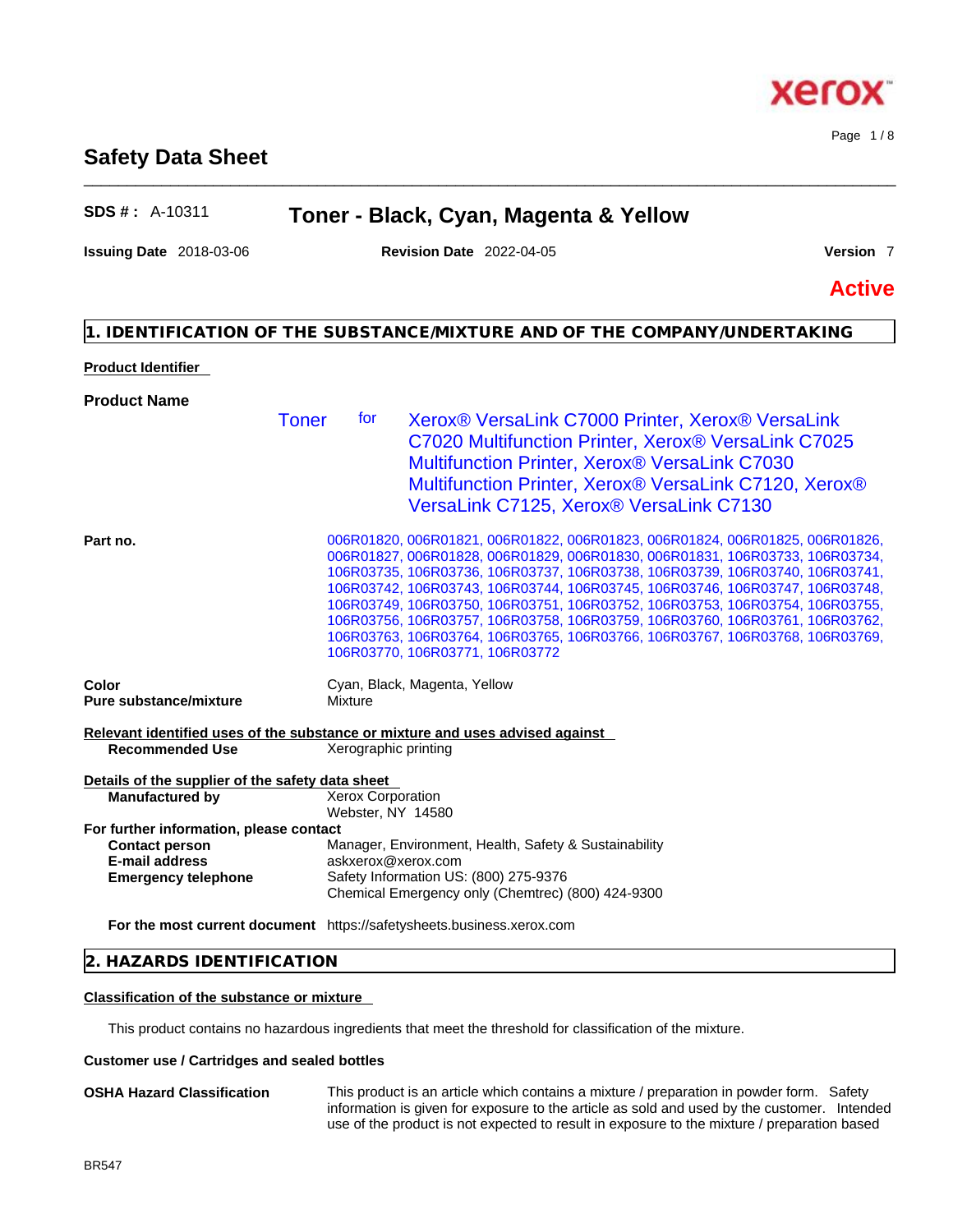

on the packaging and method of dispensing.

While this material is not considered hazardous by the OSHA hazard Communication Standard (29 CFR 1910.1200), this SDS contains valuable information for the safe handling and proper use of the product. This SDS should be retained and made available to employees and other users of this product.

# **Label elements**

| <b>Signal Word</b>              | <b>None</b>   |
|---------------------------------|---------------|
| <b>Hazard Statements</b>        | None required |
| <b>Precautionary Statements</b> | None required |

#### **Other hazards**

Not a PBT according to REACH Annex XIII May form explosible dust-air mixture if dispersed

# **3. COMPOSITION/INFORMATION ON INGREDIENTS**

# **Mixtures**

| <b>Chemical Name</b>           | CAS No.     | Weight % | <b>Classification (Reg.</b><br>1272/2008) | <b>Hazard Statements</b> |
|--------------------------------|-------------|----------|-------------------------------------------|--------------------------|
| Resin                          | Proprietary | 60-70    | --                                        | $\overline{\phantom{m}}$ |
| Iron oxide                     | Proprietary | $5 - 15$ | $- -$                                     | $- -$                    |
| Paraffin waxes and Hydrocarbon | 8002-74-2   | $1 - 10$ | --                                        | --                       |
| waxes                          |             |          |                                           |                          |
| Yellow Pigment                 | 6358-31-2   | $0 - 10$ | $- -$                                     | $- -$                    |
| Carbon black                   | 1333-86-4   | $0 - 10$ | $- -$                                     | $- -$                    |
| Cyan Pigment                   | 147-14-8    | $0 - 10$ | --                                        | $\overline{\phantom{m}}$ |
| Silicon Dioxide                | 7631-86-9   | 1-5      | $- -$                                     | $- -$                    |
| Magenta Pigment                | 980-26-7    | $0 - 10$ | --                                        | --                       |
| Titanium dioxide               | 13463-67-7  | <1       | Carc (Inhal) 2                            | H <sub>351</sub>         |

"--" indicates no classification or hazard statements apply.

**Inhalation** No known effect **Ingestion** No known effect

Full text of H- statements: see section 16

# **4. FIRST AID MEASURES**

| <b>Description of first-aid measures</b>                    |                                                                                               |
|-------------------------------------------------------------|-----------------------------------------------------------------------------------------------|
| <b>General advice</b>                                       | For external use only. When symptoms persist or in all cases of doubt seek medical advice.    |
|                                                             | Show this material safety data sheet to the doctor in attendance.                             |
| Eye contact                                                 | Immediately flush with plenty of water. After initial flushing, remove any contact lenses and |
|                                                             | continue flushing for at least 15 minutes                                                     |
| <b>Skin contact</b>                                         | Wash skin with soap and water                                                                 |
| <b>Inhalation</b>                                           | Move to fresh air                                                                             |
| <b>Ingestion</b>                                            | Rinse mouth with water and afterwards drink plenty of water or milk                           |
|                                                             |                                                                                               |
| Most important symptoms and effects, both acute and delayed |                                                                                               |
| <b>Acute toxicity</b>                                       |                                                                                               |
| <b>Eyes</b>                                                 | No known effect                                                                               |
| <b>Skin</b>                                                 | No known effect                                                                               |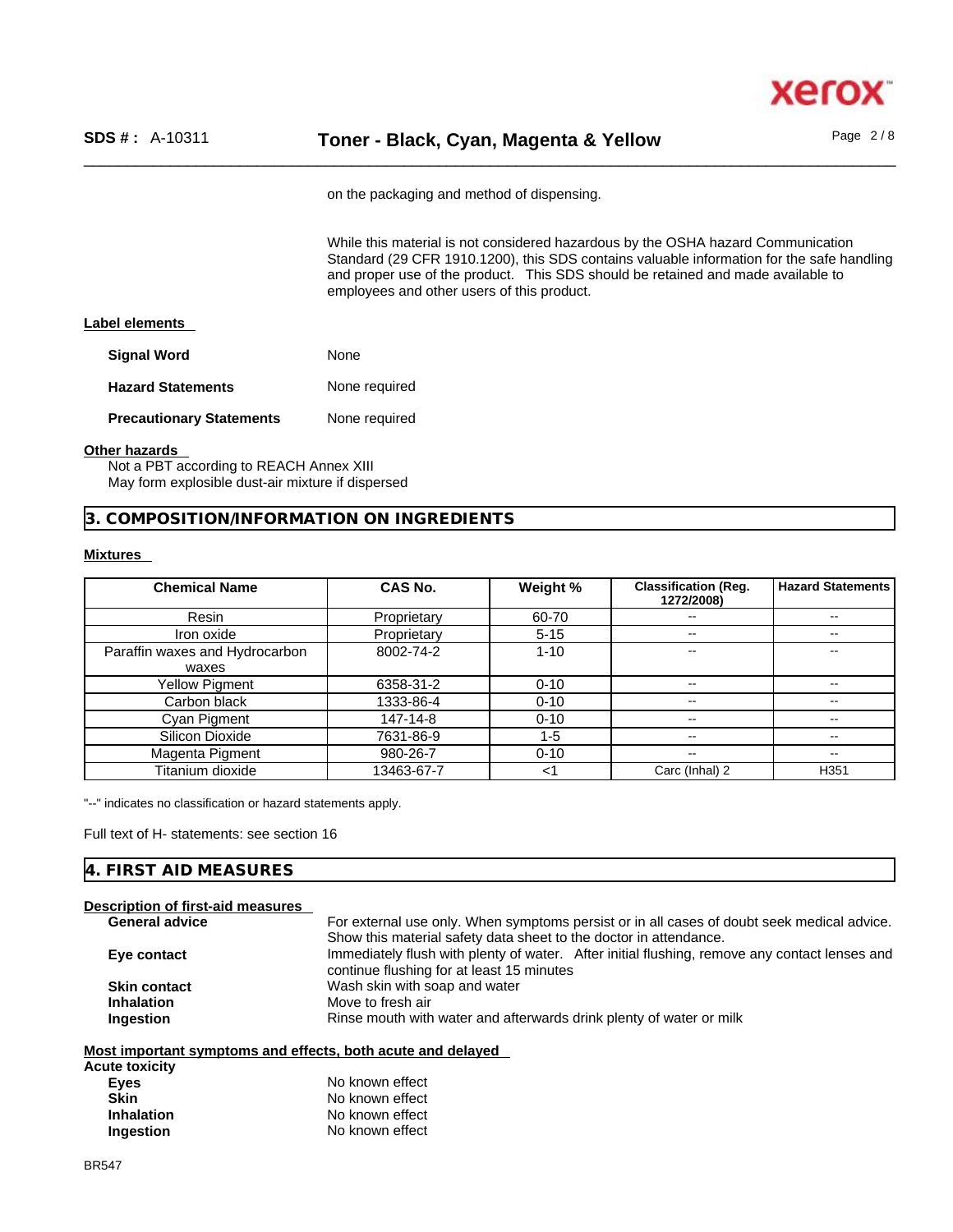

# \_\_\_\_\_\_\_\_\_\_\_\_\_\_\_\_\_\_\_\_\_\_\_\_\_\_\_\_\_\_\_\_\_\_\_\_\_\_\_\_\_\_\_\_\_\_\_\_\_\_\_\_\_\_\_\_\_\_\_\_\_\_\_\_\_\_\_\_\_\_\_\_\_\_\_\_\_\_\_\_\_\_\_\_\_\_\_\_\_\_\_\_\_\_ **SDS # :** A-10311 **Toner - Black, Cyan, Magenta & Yellow** Page 3 / 8

**Chronic toxicity** No known effects under normal use conditions **Main symptoms Overexposure may cause:**  mild respiratory irritation similar to nuisance dust. **Aggravated Medical Conditions** None under normal use conditions **Indication of immediate medical attention and special treatment needed Protection of first-aiders** No special protective equipment required<br> **Notes to physician**<br> **Treat symptomatically Notes to physician** 

# **5. FIRE-FIGHTING MEASURES**

#### **Extinguishing media**

**Suitable extinguishing media** Use water spray or fog; do not use straight streams, Foam **Unsuitable extinguishing media** Do not use a solid water stream as it may scatterand spread fire

#### **Special hazards arising from the substance or mixture**

Fine dust dispersed in air, in sufficient concentrations, and in the presence of an ignition source is a potential dust explosion hazard

#### **Hazardous combustion products**

Hazardous decomposition products due to incomplete combustion, Carbon oxides, Nitrogen oxides (NOx)

#### **Advice for fire-fighters**

In the event of fire and/or explosion do not breathe fumes. Wear fire/flame resistant/retardant clothing. Use self-contained pressure-demand breathing apparatus if needed to prevent exposure to smoke or airborne toxins. Wear self-contained breathing apparatus and protective suit

#### **Other information**

| <b>Flammability</b> | Not flammable. Will not readily ignite. |
|---------------------|-----------------------------------------|
| Flash point         | Not applicable                          |

# **6. ACCIDENTAL RELEASE MEASURES**

#### **Personal precautions, protective equipment and emergency procedures**

Avoid breathing dust

#### **Environmental precautions**

Although toner is not an aquatic toxin, microplastics may be a physical hazard to aquatic life and should not be allowed to enter drains, sewers, or waterways

#### **Methods and material for containment and cleaning up**

| <b>Methods for containment</b> | Prevent dust cloud                                                                 |
|--------------------------------|------------------------------------------------------------------------------------|
| Methods for cleaning up        | Use an electrically protected vacuum cleaner to remove excess, then wash with COLD |
|                                | water. Hot water fuses the toner, making it difficult to remove                    |

#### **Reference to other sections**

See section 12 for additional ecological information See Section 13 for additional information

# **7. HANDLING AND STORAGE**

# **Precautions for safe handling**

| Advice on safe handling | Handle in accordance with good industrial hygiene and safety practice, Avoid dust<br>accumulation in enclosed space, Prevent dust cloud |
|-------------------------|-----------------------------------------------------------------------------------------------------------------------------------------|
| <b>Hygiene measures</b> | None under normal use conditions                                                                                                        |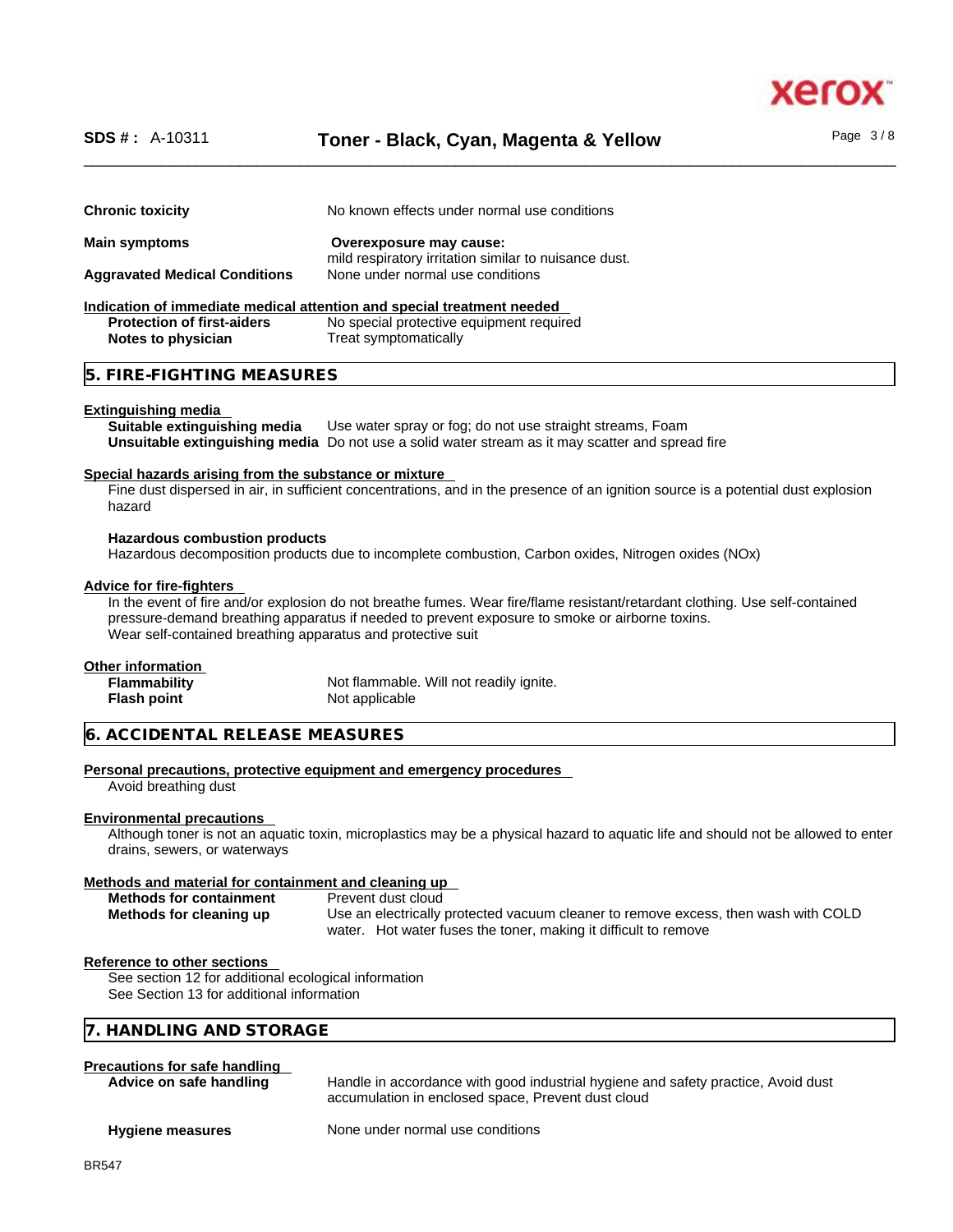xerc

### **Conditions for safe storage, including any incompatibilities**

**Technical measures and storage conditions**

Keep container tightly closed in a dry and well-ventilated place, Store at room temperature

**Incompatible products** None

#### **Specific end uses**

Xerographic printing

#### **8. EXPOSURE CONTROLS/PERSONAL PROTECTION**

#### **Control parameters**

**Exposure Limits Xerox Exposure Limit<br>Xerox Exposure Limit** 

**ACGIH TLV TWA** 10 mg/m<sup>3</sup> (inhalable particles) **ACGIH TLV TWA** 3 mg/m<sup>3</sup> (respirable dust) **OSHA PEL TWA** 15 mg/m<sup>3</sup> (total dust) **OSHA PEL TWA** 5 mg/m<sup>3</sup> (respirable dust)  $2.5 \text{ mg/m}^3$  (total dust) **Xerox Exposure Limit** 0.4 mg/m<sup>3</sup> (respirable dust)

#### **Component Information**

| <b>Chemical Name</b>                 | <b>ACGIH TLV</b>         | <b>OSHA PEL</b>           |
|--------------------------------------|--------------------------|---------------------------|
| Paraffin waxes and Hydrocarbon waxes | TWA: $2 \text{ mg/m}^3$  |                           |
| Carbon black                         | TWA: $3 \text{ ma/m}^3$  | TWA: $3.5 \text{ ma/m}^3$ |
| Cyan Pigment                         | TWA: 1 $mq/m3$           |                           |
| Titanium dioxide                     | TWA: $10 \text{ mg/m}^3$ | TWA: $15 \text{ mg/m}^3$  |

#### **Exposure controls**

**Engineering measures** None under normal use conditions

#### **Individual protection measures, such as personal protective equipment (PPE)**

| <b>Eye/Face protection</b>    |
|-------------------------------|
| <b>Hand protection</b>        |
| Skin and body protection      |
| <b>Respiratory protection</b> |
| <b>Thermal hazards</b>        |

**Eye/Face protection** No special protective equipment required No special protective equipment required **Skin and body protection** No special protective equipment required No special protective equipment required. None under normal processing

#### **Environmental Exposure Controls Environmental Exposure**

Keep out of drains, sewers, ditches and waterways

**Controls** 

**9. PHYSICAL AND CHEMICAL PROPERTIES** 

#### **Information on basic physical and chemical properties**

| Powder<br>Appearance<br>Solid<br><b>Physical state</b><br>Color<br>Cyan, Black, Magenta, Yellow |  |                                                | Odor<br><b>Odor threshold</b><br>рH | Faint<br>Not applicable<br>Not applicable |  |
|-------------------------------------------------------------------------------------------------|--|------------------------------------------------|-------------------------------------|-------------------------------------------|--|
| <b>Flash point</b>                                                                              |  | Not applicable                                 |                                     |                                           |  |
| <b>Melting / Freezing Point</b><br><b>Boiling point/range</b><br>Softening point                |  | Not applicable<br>Not applicable<br>49 - 60 °C | 120 - 140 °F                        |                                           |  |
| <b>Evaporation rate</b>                                                                         |  | Not applicable                                 |                                     |                                           |  |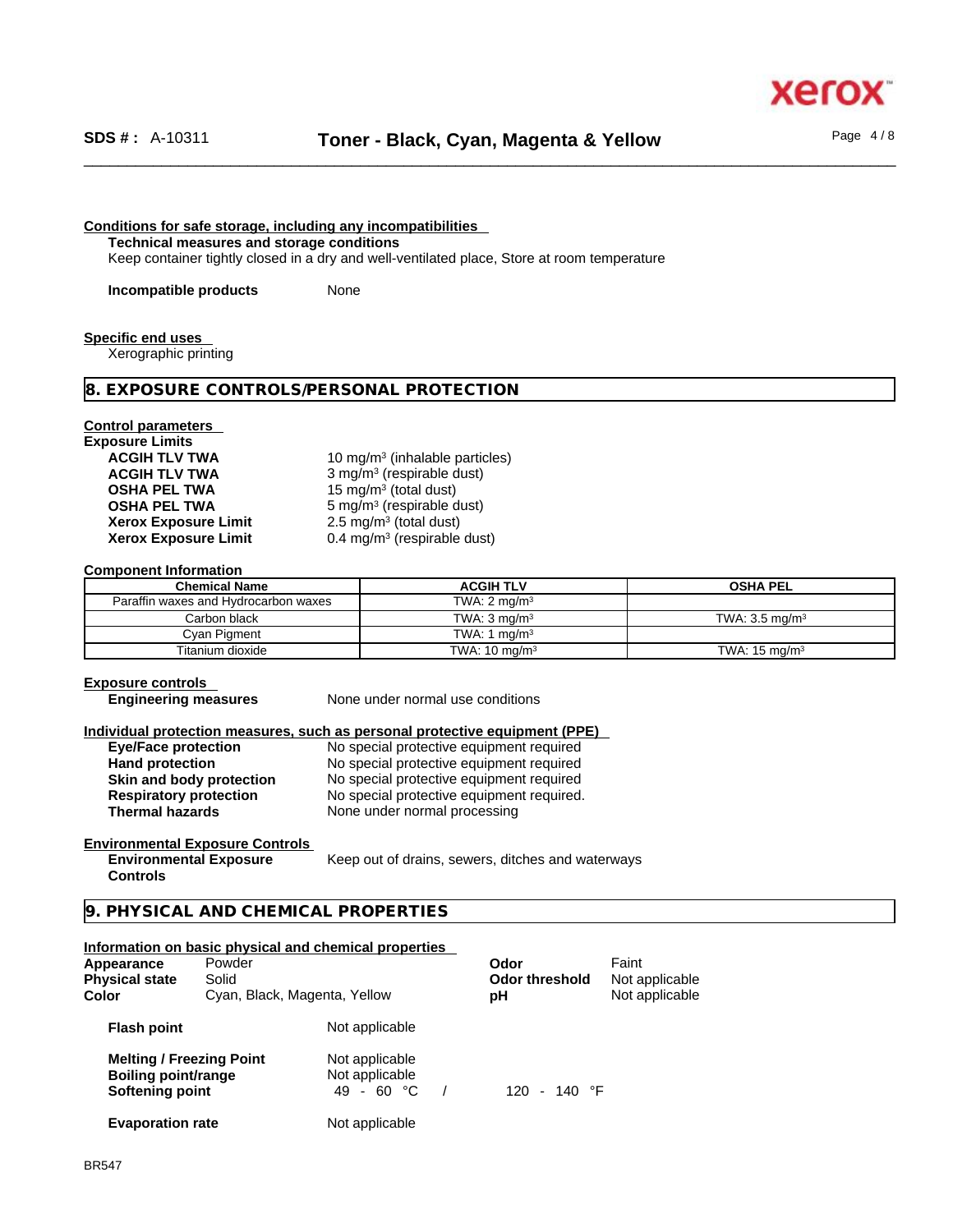

# \_\_\_\_\_\_\_\_\_\_\_\_\_\_\_\_\_\_\_\_\_\_\_\_\_\_\_\_\_\_\_\_\_\_\_\_\_\_\_\_\_\_\_\_\_\_\_\_\_\_\_\_\_\_\_\_\_\_\_\_\_\_\_\_\_\_\_\_\_\_\_\_\_\_\_\_\_\_\_\_\_\_\_\_\_\_\_\_\_\_\_\_\_\_ **SDS # :** A-10311 **Toner - Black, Cyan, Magenta & Yellow** Page 5 / 8

| Not applicable<br>Vapor pressure                                                                                                                                           |
|----------------------------------------------------------------------------------------------------------------------------------------------------------------------------|
| Not applicable<br>Vapor density                                                                                                                                            |
| $1 - 2$<br><b>Specific gravity</b>                                                                                                                                         |
| <b>Negligible</b><br><b>Water solubility</b>                                                                                                                               |
| <b>Partition coefficient</b><br>Not applicable                                                                                                                             |
| Not applicable<br><b>Autoignition temperature</b>                                                                                                                          |
| <b>Decomposition temperature</b><br>Not determined                                                                                                                         |
| Not applicable<br><b>Viscosity</b>                                                                                                                                         |
| Fine dust dispersed in air, in sufficient concentrations, and in the presence of an ignition<br><b>Explosive properties</b><br>source is a potential dust explosion hazard |
| Not applicable<br><b>Oxidizing properties</b>                                                                                                                              |

#### **Other information**

None

# **10. STABILITY AND REACTIVITY**

#### **Reactivity**

No dangerous reaction known under conditions of normal use

#### **Chemical stability**

Stable under normal conditions.

#### **Possibility of hazardous reactions**

**Hazardous reactions**<br> **Hazardous polymerization Hazardous polymerization does Hazardous polymerization does not occur** 

# **Conditions to avoid**

Prevent dust cloud. Fine dust dispersed in air, in sufficient concentrations, and in the presence of an ignition source is a potential dust explosion hazard.

#### **Incompatible Materials**

None

#### **Hazardous decomposition products**

None under normal use

# **11. TOXICOLOGICAL INFORMATION**

*The toxicity data noted below is based on the test results of similar reprographic materials.* 

#### **Information on toxicological effects**

| No skin irritation, No eye irritation |                     |
|---------------------------------------|---------------------|
| $> 5$ g/kg (rat)                      |                     |
|                                       |                     |
| $> 5$ mg/L (rat, 4 hr)                |                     |
|                                       | $> 5$ g/kg (rabbit) |

#### **Component Information**

| <b>Chemical Name</b>           | LC50 Inhalation | Dermal LD50            | Oral LD50         |
|--------------------------------|-----------------|------------------------|-------------------|
| Iron oxide                     |                 |                        | 10000 mg/kg (Rat) |
| Paraffin waxes and Hydrocarbon |                 | 3600 mg/kg (Rabbit)    | 5000 mg/kg (Rat)  |
| waxes                          |                 |                        |                   |
| Carbon black                   |                 | (Rabbit)<br>$3 g/kg$ ( | 15400 mg/kg (Rat) |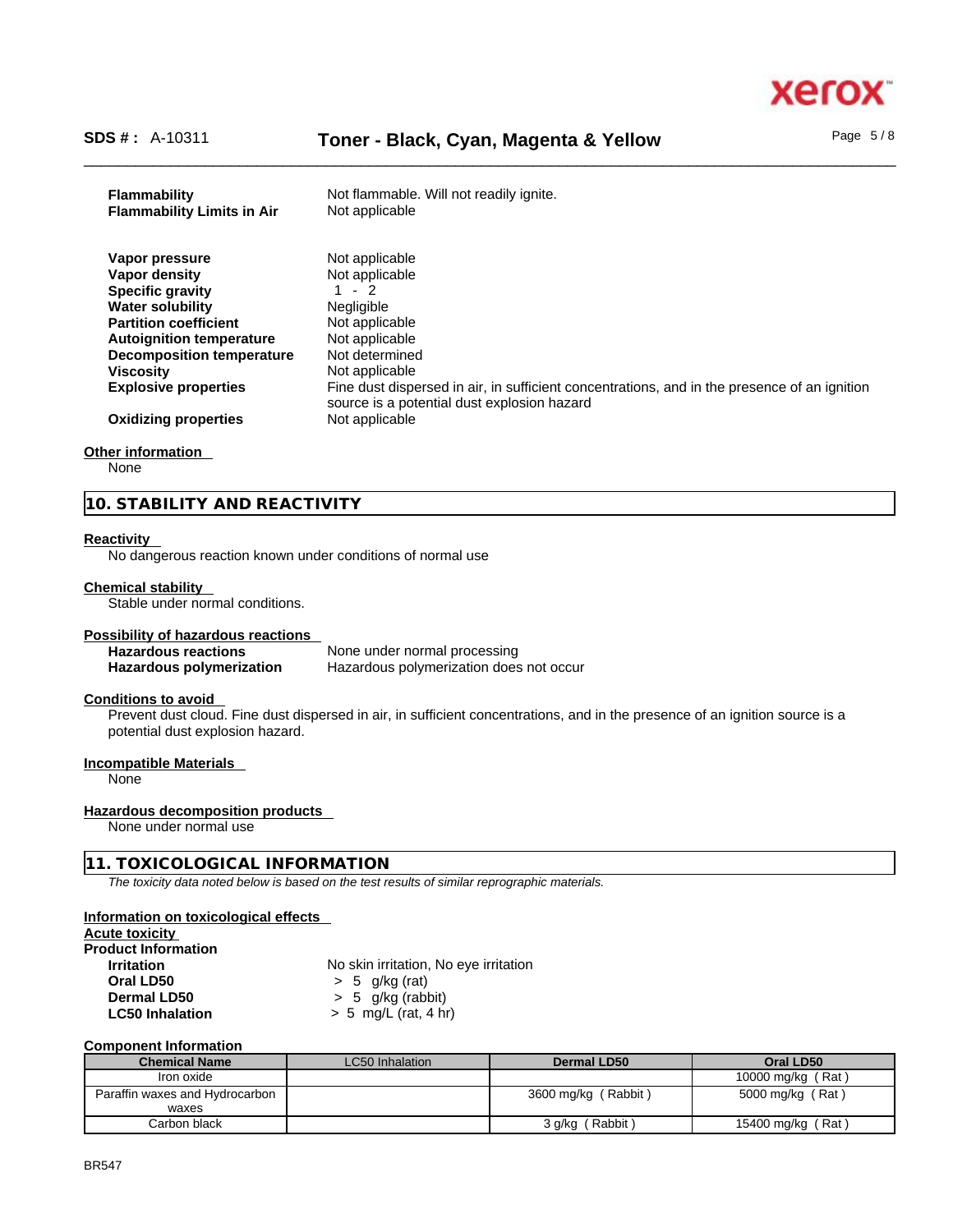

# \_\_\_\_\_\_\_\_\_\_\_\_\_\_\_\_\_\_\_\_\_\_\_\_\_\_\_\_\_\_\_\_\_\_\_\_\_\_\_\_\_\_\_\_\_\_\_\_\_\_\_\_\_\_\_\_\_\_\_\_\_\_\_\_\_\_\_\_\_\_\_\_\_\_\_\_\_\_\_\_\_\_\_\_\_\_\_\_\_\_\_\_\_\_ **SDS # :** A-10311 **Toner - Black, Cyan, Magenta & Yellow** Page 6 / 8

| Cvan Pigment     |                        | 5000 mg/kg (Rat)     | 10000 mg/kg (Rat) |
|------------------|------------------------|----------------------|-------------------|
| Silicon Dioxide  | Rat ) 4 h<br>58.8 mg/L | 5000 mg/kg (Rabbit)  | 7900 mg/kg (Rat)  |
| Magenta Pigment  |                        | (Rabbit)<br>3 g/kg ( | 23 $g/kg$ (Rat)   |
| Titanium dioxide |                        |                      | 10000 mg/kg (Rat) |

# **Chronic toxicity**

| <b>Sensitization</b>        |
|-----------------------------|
| <b>Neurological Effects</b> |
| <b>Target organ effects</b> |

No sensitization responses were observed **No information available None known** 

# **CMR Effects**

| <b>Mutagenic effects</b>     | Not mutagenic in AMES Test               |              |             |
|------------------------------|------------------------------------------|--------------|-------------|
| <b>Reproductive toxicity</b> | No information available                 |              |             |
| Carcinogenicity              | See "Other Information" in this section. |              |             |
| <b>Chemical Name</b>         |                                          | <b>NTP</b>   | <b>IARC</b> |
| Carbon black                 |                                          |              | 2B          |
| Silicon Dioxide              |                                          | <b>Known</b> |             |
| Titanium dioxide             |                                          |              | 2Β          |

#### **Other information**

The IARC (International Agency for Research on Cancer) has listed carbon black as "possibly carcinogenic to humans". However, Xerox has concluded that the presence of carbon black in this mixture does not present a health hazard. The IARC classification is based on studies evaluating pure, "free" carbon black. In contrast, toner is a formulation composed of specially prepared polymer and a small amount of carbon black (or other pigment). In the process of making toner, the small amount of carbon black becomes encapsulated within a matrix. Xerox has performed extensive testing of toner, including a chronic bioassay (test for potential carcinogenicity). Exposure to toner did not produce evidence of cancer in exposed animals. The results were submitted to regulatory agencies and published extensively.

The IARC (International Agency for Research on Cancer) has listed titanium dioxide as "possibly carcinogenic to humans". However, Xerox has concluded that the presence of titanium dioxide in this mixture does not present a health hazard. The IARC classification is based on studies in rats using high concentrations of pure, unbound TiO 2 particles of respirable size. Epidemiological studies do not suggest a carcinogenic effect in humans. In addition, the titanium dioxide in this mixture is encapsulated in a matrix or bound to the surface of the toner.

#### **Other toxic effects**

| <b>Aspiration Hazard</b> | Not applicable |  |
|--------------------------|----------------|--|
| Other adverse effects    | None known     |  |

#### **Information on other hazards**

**Endocrine disrupting properties** This product does not contain any known or suspected endocrine disruptors

# **12. ECOLOGICAL INFORMATION**

#### **Toxicity**

On available data, the mixture / preparation is not harmful to aquatic life

# **Component Information**

| <b>Chemical Name</b> | <b>Toxicity to algae</b>                                   | <b>Toxicity to fish</b>                      | <b>Toxicity to</b> | Toxicity to daphnia and      |
|----------------------|------------------------------------------------------------|----------------------------------------------|--------------------|------------------------------|
|                      |                                                            |                                              | microorganisms     | lother aquatic invertebrates |
| Carbon black         |                                                            |                                              |                    | $EC50 > 5600$ mg/L 24 h      |
| Silicon Dioxide      | 440 mg/L EC50 72 h<br>(Pseudokirchneriella<br>subcapitata) | $LC50 = 5000$ mg/L<br>Brachydanio rerio 96 h |                    | $EC50 = 7600$ mg/L 48 h      |

# **Persistence and degradability**

Not readily biodegradable

## **Bioaccumulative potential**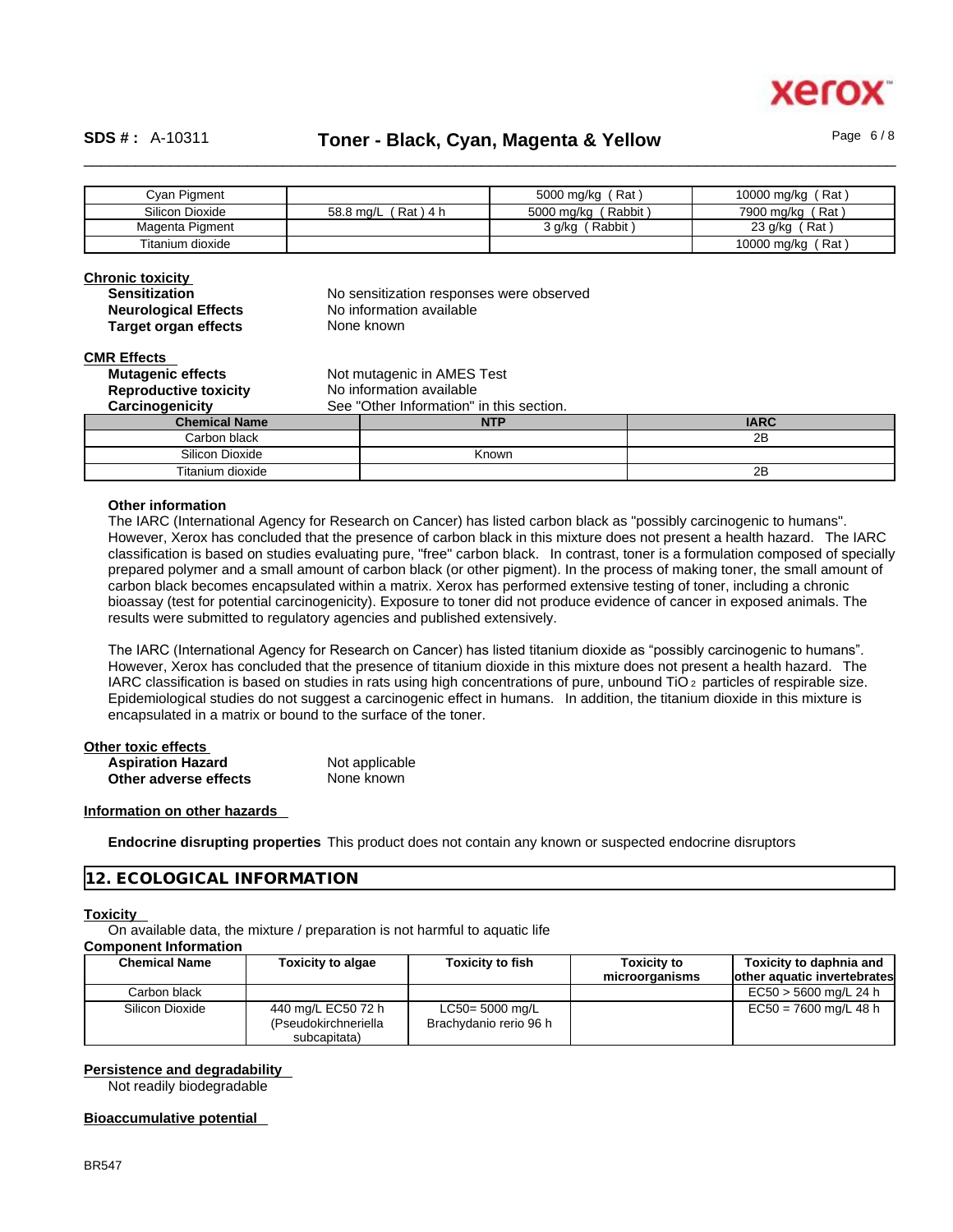Bioaccumulation is unlikely

### **Mobility in soil**

Insoluble in water

| $\mathbf{A}$<br>…ne<br>' Namu<br>$\sim$     | loo<br>Pow |
|---------------------------------------------|------------|
| -<br>λvan<br>1.288888<br>lur'<br>ווסוו<br>້ | v.u        |

#### **Results of PBT and vPvB assessment**

This substance is not considered to be persistent, bioaccumulating nor toxic (PBT)

# **Endocrine disrupting properties**

This product does not contain any known or suspected endocrine disruptors

#### **Other adverse effects**

Although toner is not an aquatic toxin, microplastics may be a physical hazard to aquatic life and should not be allowed to enter drains, sewers, or waterways.

| NSIDERATIONS<br>$\bigcap N$<br>$\cap$ C $\wedge$ l<br>ר ו<br>$\mathbf{r}$<br>$\sim$ - HU<br>◡<br>$\sim$ |
|---------------------------------------------------------------------------------------------------------|
|---------------------------------------------------------------------------------------------------------|

#### **Waste treatment methods**

| <b>Waste Disposal Methods</b> | Can be landfilled or incinerated, when in compliance with local regulations If incineration is<br>to be carried out, care must be exercised to prevent dust clouds forming. |
|-------------------------------|-----------------------------------------------------------------------------------------------------------------------------------------------------------------------------|
| Contaminated packaging        | No special precautions are needed in handling this material                                                                                                                 |
| <b>Other information</b>      | Although toner is not an aquatic toxin, microplastics may be a physical hazard to aquatic life<br>and should not be allowed to enter drains, sewers, or waterways.          |

| Chemical        | California               |  |
|-----------------|--------------------------|--|
| <b>Name</b>     | ∘ Hazardous Waste Status |  |
| Piament<br>varذ | ⊺oxic                    |  |

# **14. TRANSPORT INFORMATION**

This material is not subject to regulation as a hazardous material for shipping

# **15. REGULATORY INFORMATION**

#### **Safety, health and environmental regulations/legislation specific for the substance or mixture**

#### **OSHA Regulatory Status**

This product is an article which contains a mixture / preparation in powder form. Safety information is given for exposure to the article as sold and used by the customer. Intended use of the product is not expected to result in exposure to the mixture / preparation based on the packaging and method of dispensing.

While this material is not considered hazardous by the OSHA hazard Communication Standard (29 CFR 1910.1200), this SDS contains valuable information for the safe handling and proper use of the product. This SDS should be retained and made available to employees and other users of this product.

#### **Canada**

This product has been classified in accordance with the hazard criteria of the Hazardous Products Regulations (HPR), and the SDS contains all the information required by the HPR.

#### **International Inventories**

| <b>TSCA</b>     | ι, |
|-----------------|----|
| <b>DSL/NDSL</b> | ι. |